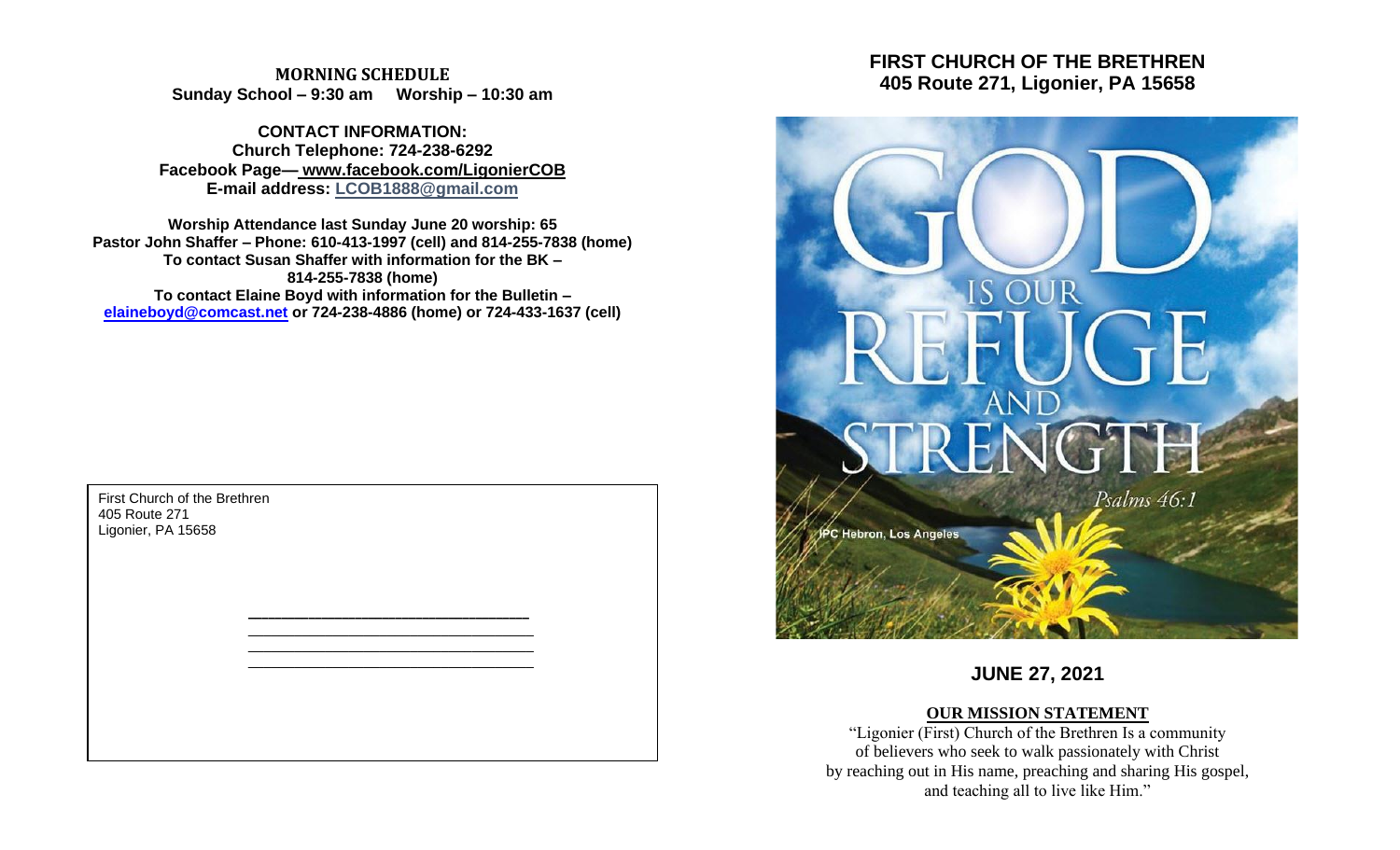#### WELCOME AND ANNOUNCEMENTS

#### PRELUDE

#### CALL TO WORSHIP

| <b>People:</b> | Let us serve t he Lord with gladness and joy. Amen. |  |
|----------------|-----------------------------------------------------|--|
| Leader:        | In each one of us, God has found favor!             |  |
| <b>People:</b> | Is it those with power and prestige?                |  |
| Leader:        | In whom has the Lord found favor?                   |  |
| <b>People:</b> | Is it the great and mighty?                         |  |
| Leader:        | Who has the Lord called to serve?                   |  |
|                |                                                     |  |

#### \*INVOCATION PRAYER: *Unison Prayer*

**Lord, we have come this day, seeking your presence and healing love. Be with us as we hear the words of hope and compassion. Give us courage to learn and grow that we might serve you faithfully all of our days. AMEN.**

#### OFFERTORY PRAYER: *Mark 5:21-43 (Please remember to sign the attendance sheets)*

Nurturing God, each day we witness untold miracles that are a testament of your love. Some spectacular miracles reverently remind us of Jesus' healing miracles. Other everyday miracles are quiet and soft like a gentle mother's whisper filled with beauty and wonder. We prayerfully ask that these gifts be used to reach those needing to experience the miracle of your love. In Christ's name, we pray. Amen.

#### **OFFERING**

#### \*DOXOLOGY

CHILDREN'S MESSAGE Stacey Knupp

JOYS AND CONCERNS

PRAYER HYMN **"Open My Eyes, That I May See"** No. 381

## MORNING PRAYER

SCRIPTURE **Isaiah 6:1-8 and Luke 5:1-11**

CLOSING HYMN **"Come, All Christians, Be Committed"** No. 485

#### \*BENEDICTION *\*Please stand if you are able.*

Pastor: Rev. John Shaffer Lay Leader: Tracy Black Chorister: Ed Wedge

Pianist: Pam Zimmerman

Greeters for June: Jack Boyd Counting Steward for June: Dick Jones

#### **NEW CHURCH WEB PAGE**

We have opened the new web page please put this in the bulletin: The address is: LigonierFirstCob.org

#### **LAST WEEK'S JOYS**

- Thank you youth and teachers for a wonder Father's Day lunch and program last week – You did a great job and it was a very special event
- Quinn Shannon and her friend Eva attended Camp Harmony for the first time and had a wonderful time – are excited about returning next year
- Connie McCoy expressed delight about an anticipated visit with friends coming in from Arizona

• Carl and Peg expressed joy at being able to take Kristen on a shopping trip

#### **INFORMATION CONCERNING JUNE'S OUTREACH – SPORTSMEN FELLOWSHIP MINISTRIES INC. (Frank Young)**

The Sportsmen Fellowship Ministries Inc. is a religious organization focused on creating fellowship for individuals and families through outdoor activities. With a shared passion for the outdoors, the members come together to enjoy God's word through Bible studies, devotionals and the testimony of others. The ministry is located in Jerome, PA. The fellowship serves as a community offering spiritual counseling for those struggling with various obstacles.

MESSAGE **"God's Call"**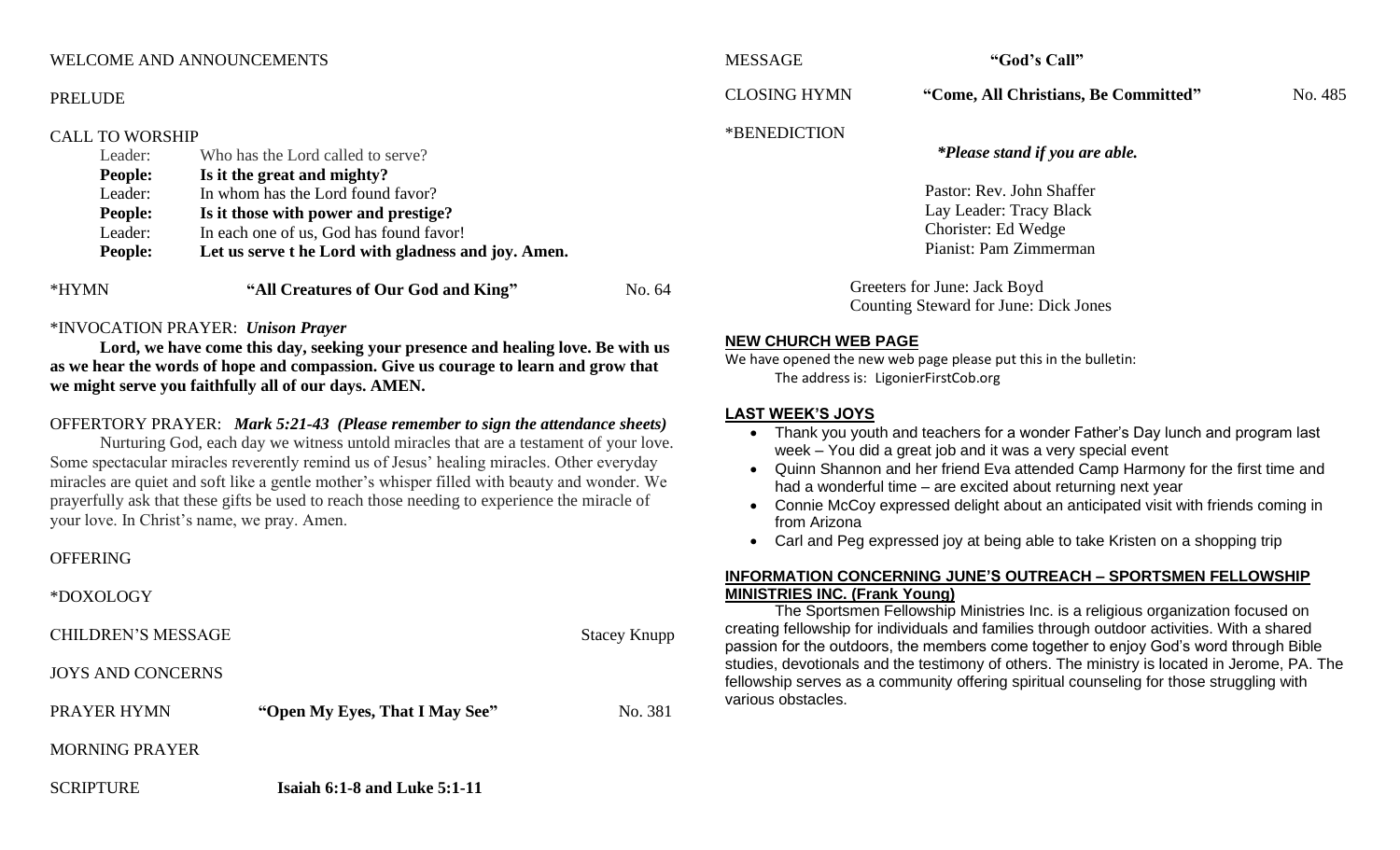## **CORRECTIONS, CHANGES, ADDITIONS TO CHURCH DIRECTORY**

Last call for corrections, additions, or deletions for the 2021 Church Directory! If you know of any changes that need to be made to the new Church Directory, would you please see Pastor John or Susan, place a note in their Church mailbox, call or send an email. We'd like to finalize the correction sheet this week and place it in your mailbox at Church. If you have any questions, please let us know. Thank You.

## **BROTHER'S KEEPER FOR AUGUST/SEPTEMBER**

It's time to start thinking about the August-September Brother's Keeper. If you have an article, a poem, a special reading, or an announcement that you would like included in the Brother's Keeper, please give it to Pastor John or Sulsan anytime throughout the month of July with a deadline of Sunday, July 18<sup>th</sup> (our Church picnic!). You may place it in our mailbox, send us a note through email, or just hand the article to us at the Church Picnic on the  $18<sup>th</sup>!$ 

## **ACTIVITIES THIS WEEK**

Scheduled outreach for June is the Sportsmen Fellowship Ministries Inc. -- Please also remember your gently used shoes, wrapped with a rubber band as this project supports the Honduras orphanage we associate with and bring – And don't forget items for the local Food Pantry

**Wednesday, 6:30 pm – Bible Study with Pastor John – on the book of Revelation**

**Thursday, 9:00 am -- The Happy Stitchers**

**Thursday, 9:00 am to Noon – Pastor John's Office Hours**

**Wednesday, June 30, through Sunday, July 4 – Annual Conference –** Please be in prayer for the conference, for your church delegate, Elaine Boyd, and for all those attending the conference.

## **UPCOMING EVENTS**

**Sunday, July 18 – Morning Worship will be held at John and Susan Shaffer's Home Pavilion – Roxbury Church of the Brethren will also be invited to participate – Nurture Commission will coordinate a church picnic luncheon following worship – There will be no Sunday School or Church at our church – If a ride is needed, please contact the pastor or any church board member and arrangements will be made**

**Sunday, July 25 – Rain Date for the Morning Worship at John and Susan Shaffer's Home Pavilion – conflict with this date and Women's Fellowship – watch for an alternate rain date**

## **RITA'S CLOSET**

Rita's Closet opens Mondays at the First Church of the Brethren, 10:00 am to 6:00 pm. If you are unable to make it on a Monday, please call Darlene Rummel at 814-243-7156 to schedule a time more convenient. All donated clothes were freely given and are free to you. Please come and check us out.

## **\*\*\*CHURCH FAMILY\*\*\***

**We all know that when someone has cancer it not only affects that person, it puts stress on the whole family. Well three families are going through the stress of chemotherapy treatments and we can help with some of that stress. I would like to start a Meal Train in our Church for them. How can I help you ask – Below is a list of the things that you can do.**

- **1. Pick up a Gift Card for a local Restaurant, Giant Eagle, Sheetz, etc. so they will be able to pick up a meal on the way home from treatments, get gas, get snacks for treatments, etc.**
- **2. If you like to cook, a homemade meal would be great: soups and comfort food. Please contact me and we will set up a date and time for the meal. If you cannot deliver the meal, I will pick up the meal and drop it off**

**I have been in contact with each family and have gotten a treatment schedule. If you would like to help, please contact me. Please call me with any questions at 724- 331-2228. I look forward to hearing from you. s/Stacey Knupp**

## **LAST CALL FOR CORRECTIONS, ADDITIONS, OR DELETIONS FOR THE 2021 CHURCH DIRECTORY!**

If you know of any changes that need to be made to the new Church Directory, would you please see Pastor John or Susan, place a note in their Church mailbox, call or send an email. We'd like to finalize the correction sheet this week and place it in your mailbox at Church. If you have any questions, please let us know. Thank You.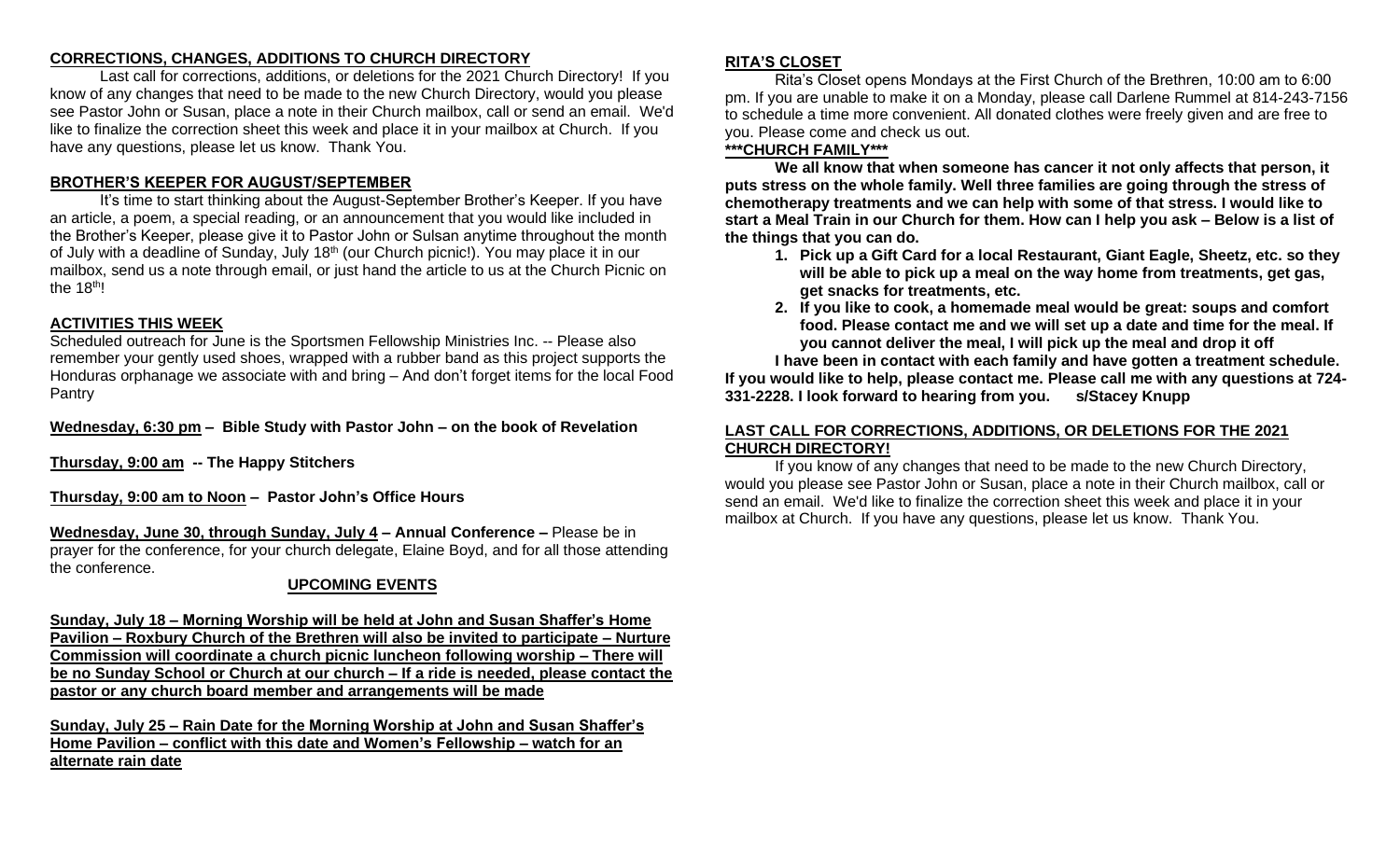#### **JOYS OF THIS WEEK**

## *KINGDOM CONCERNS*

*Jesus Prayer Requests The Glory of God (John 17); Workers for the Harvest (Matthew 9) Spiritual Renewal in our Congregation ALSO: Persecuted Christians; Missions; Peace Workers; Service Persons; National/International Leaders Missionaries to Poland: Ashley and Corby White (23rd of each month, please uphold in special prayer as they will also be praying for us on this date)*

#### *WESTERN PA DISTRICT*

*District Office Staff – William Wenger, Amy Bowman, Tina Lehman District Office Phone Number – 814-479-2181 District Moderator – John Stoner District Response Team – Herb Ewald District Leadership Team Chair – James Houghton Camp Harmony Executive Director – Jen Vickroy 2020 Prayer Partner Congregation: Windber Church of the Brethren*

## *COMMUNITY MINISTRIES*

*Unchurched in Waterford, Ligonier Valley (Welcome and Invite them!) Valley Youth Network – Kip Crumrine, Director; Sandy Crumrine, Assistant; Chelsea Carpenter and Kylie Weber, Interns Ligonier Valley Association of Churches – Janet Riordan, President*

## *ALL OF OUR WORSHIP MINISTRY EXPERIENCES*

*\*Future of our church – Please take five minutes at noon every day to pray for ways to encourage the parents, children and young people who could be coming\*\*\**

## *LOCAL CHURCH CONCERNS*

*Deacon Chairperson – Stacey Knupp Church Board/Executive Board Chairmen – Richard Jones, Nurture -- Michelle Black, Stewardship – Becky Kwak, Witness -- Debbie McInchok*



*Congratulations, Paul and Shirley 60th Anniversary – June 22, 2021*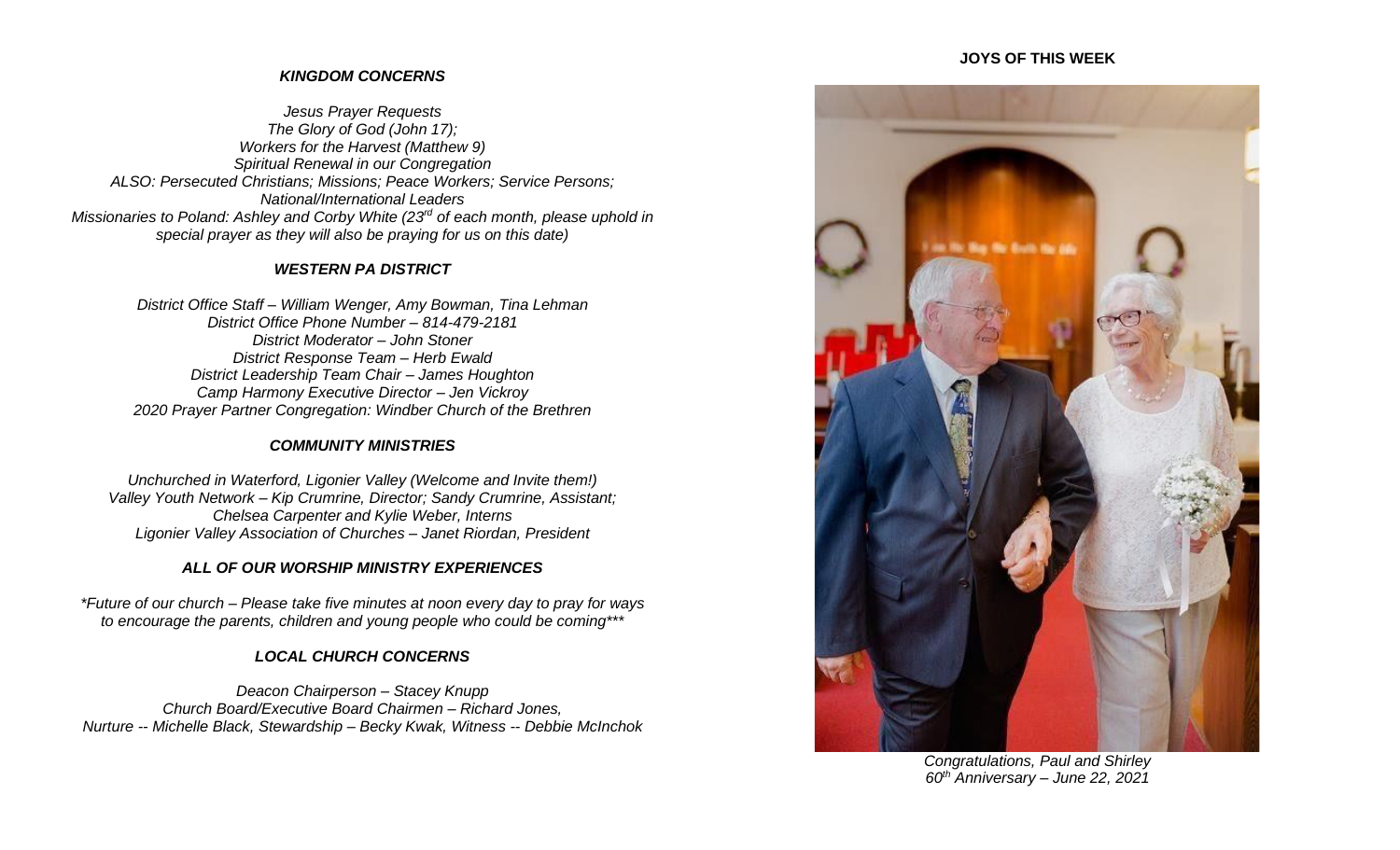

*Twins – Champions Friday, June 25, 2021*



*Congratulations, Beth Caldwell Saturday, June 26, 2021*